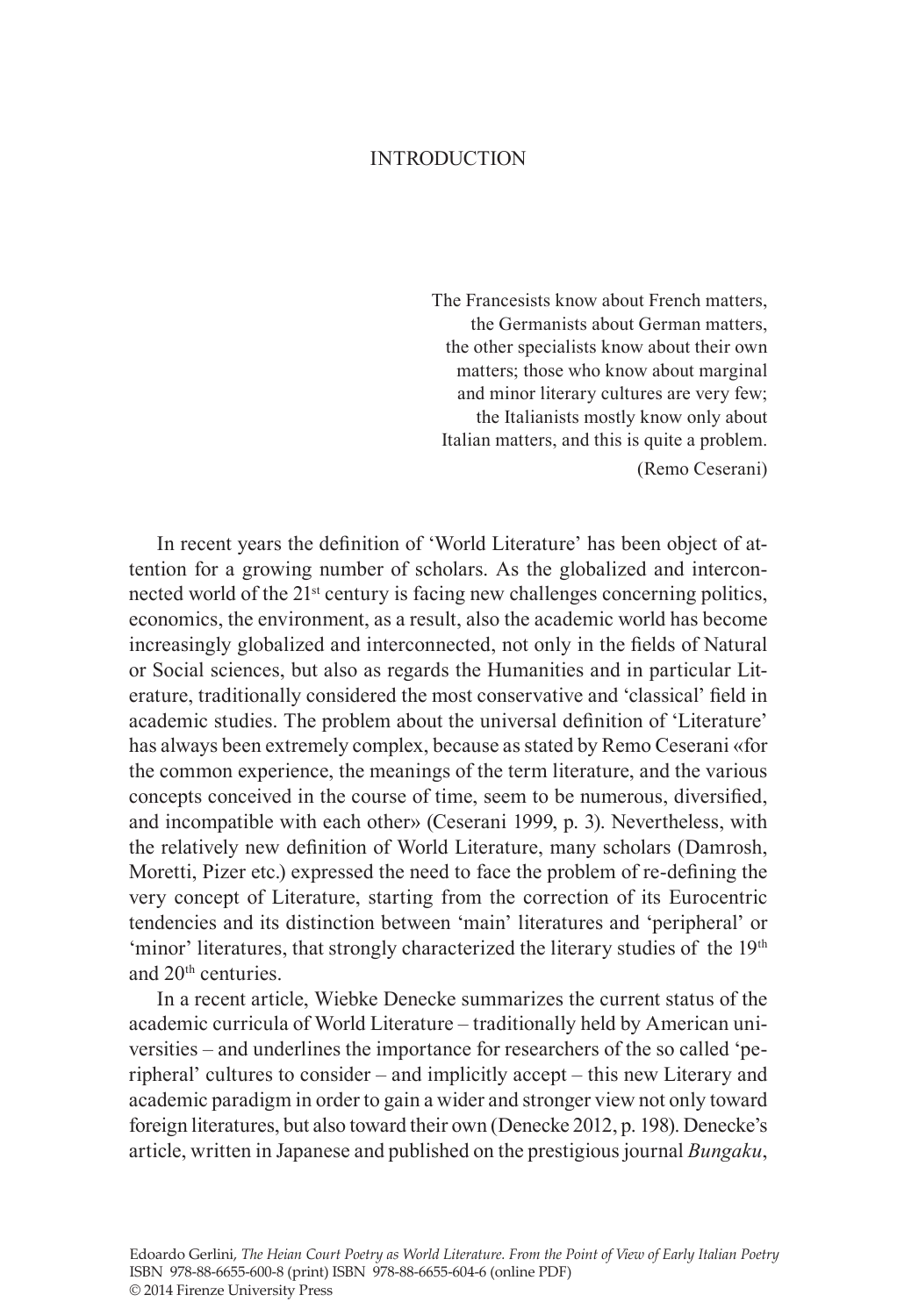is an attempt in this direction, as it addresses a specific audience of one of such 'peripheral' areas, namely the Japanese researchers of Japanese Literature.

The instance of Japan is indeed especially meaningful for the discourse about World Literatures. The Japanese word *bungaku*, that nowadays translates the term 'literature', was created in the late 19<sup>th</sup> century, in a period when Japan imported European literary theories, as well as the relevant foreign terminology to describe literary practices, like mimesis, metaphor, rhetoric, etc. At the same time the Japanese scholars abandoned the traditional terminology developed and used for centuries both in China and Japan by literary criticism to describe their own literature. According to Denecke and Kōno Kimiko, editors of the recent collection *Nihon ni okeru bun to bungaku* (2013), few scholars today are really concerned about the gap between the traditional concept of *bun*  $(X$  letter, literature, writings) in Japan before the Meiji restoration (1868), and the new concept of *bungaku* (literature, study of letters) imported from abroad (Denecke 2013a, p. 5).

The point suggested by Denecke is that the problem about a correct collocation of Japanese Literature into the frame of World Literature should interest not only the researchers of Japanese studies or eastern Asian literatures. If the next step for literary studies in the 21<sup>th</sup> century is to expand the boundaries of research to get both a precise and a global view of the problems this field of studies could contribute to solve for our globalized society, this step can only be done through a careful analysis of the various cultures and literatures, starting from an inclusive vision more than a methodology based on the exclusion and field delimitations. Denecke is not the only one concerned about this issue. The collection of essays titled *Reading East Asian Writings – the limits of literary theory* (2003) already focused on the problem about the limits of the Euro-centric literary theories to describe and include various literary traditions around the world. The various essays included in this book face the problem of a literary theory from a shared point of view between students of Chinese and Japanese literatures, because, as stated by the editors «we should remember that the cultural practices in Europe and North America are just as tradition-specific as those in China and Japan. We should remember that this is a reason to rejoice: where universality ends, communication begins» (Hockx, Smits 2003, p. xii). Another collection of essays that took seriously the problem of communication between specialized but non-communicating academic communities is *Waka Opening Up to the World* (2012), edited by Haruo Shirane. In this book, published in Japanese and English, there is an obvious will to bring Japan into contact with the rest of the world, not only as an object of study (Japanese literature), but first of all as an academic community (the Japanese scholars), that usually discusses, reads and writes only in Japanese. Shirane's introduction to this volume is also particularly interesting because it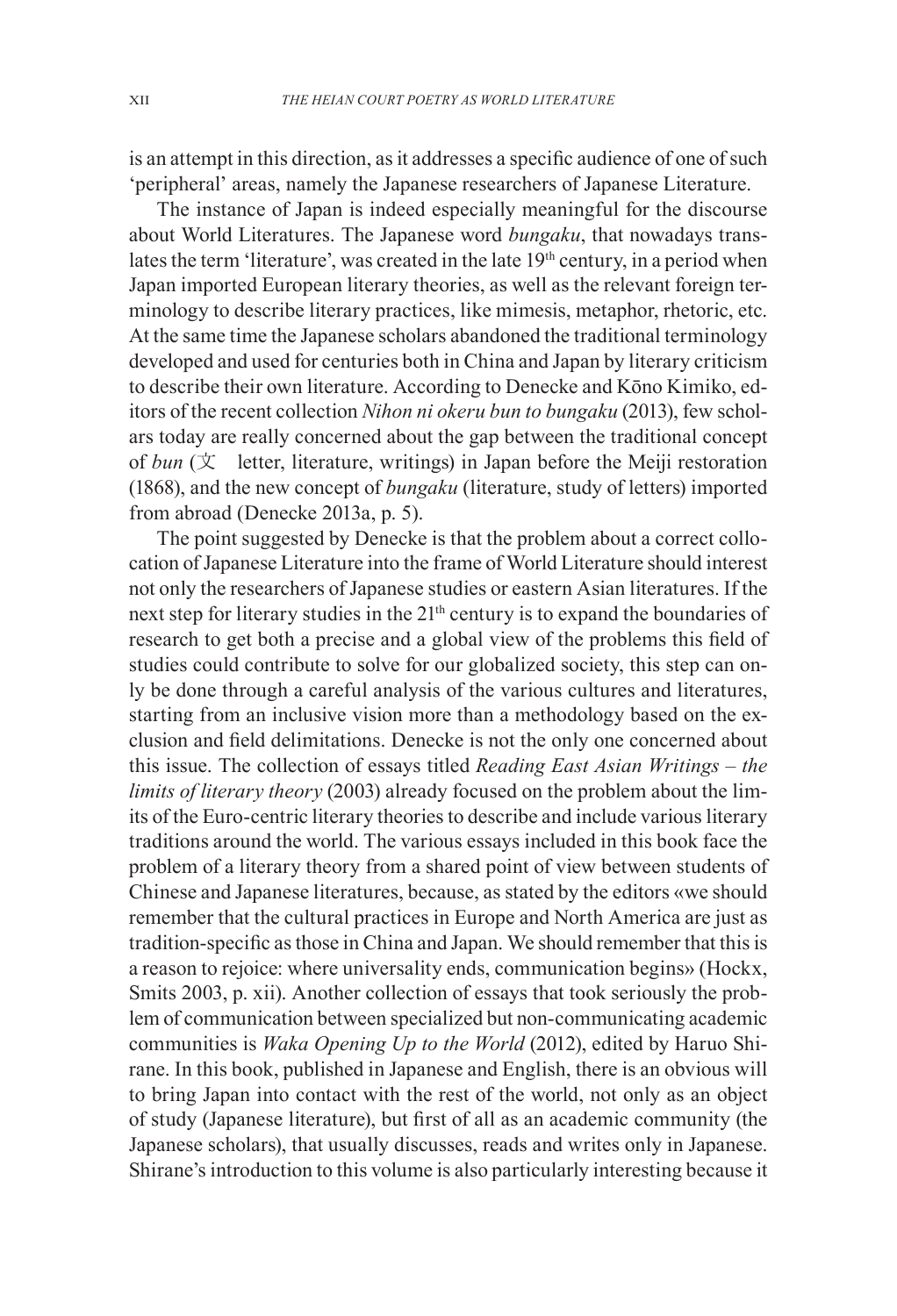outlines some of the keywords that guided the research contained in my book, first of all 'vernacular language'. Shirane outlines some common points in early vernacular literatures in Europe and Japan, like some «ideals of restraint, sympathetic humanity, elegance and refined love. More specific features they have in common are (1) an emphasis on taste or aesthetic values, (2) a stress on gender, particularly the presence of the "woman", and (3) elegant and highly encoded forms of communication» (Shirane 2012, p. 186). Also Shirane acknowledges the possibility to get a wider, worldwide vision on specific issues like the consolidation of national vernacular languages or the role of women, the acknowledgement of social values like elegance or courtesy, or again the codification of a communicative tool like the poetry. It is therefore clear how some of these issues, while indicating a specific socio-historical environment, on the other hand are also related to elements we can easily find in many countries, even in totally different and extremely distant ages and geographical areas. The real novelty of these recent comparative studies is that the object of comparison doesn't need to have any proven historical connection or social exchange between two regions – for example among the European countries, or between China and Japan – that was the necessary condition to address a traditional comparative literature research, like comparative Romance Literatures or the Sino-Japanese comparative literatures (*wakan hikaku bungaku*). In other words, it is as if we were trying to demolish the barriers traditionally built to define and delimitate a certain literary tradition, like national borders, language, periodization, while starting to outline new borders and coordinates to analyze international and intercultural phenomena, like the constitution of a certain kind of political system – a centered kingdom or a republic – or the issues raised by the entrance of new originators – woman writers, or the illiterate audience – in the field of literary production.

Actually, beside the discourse about World Literature, we can observe that the position of the scholars toward the analysis of Literature has undergone an ongoing evolution during the last century. Let's consider for example the issue of love in the European poetry that will be, together with love poetry in Japan, the object of the last part of this book. We can see how, from a 'classical' interpretation like Denis de Rougemont's *L'amour et l'occident* (1939), Erich Köhler proposed, in many essays from the 50's to the 70's (collected and translated into Italian by Mario Mancini in 1976), a new historical-sociologic approach to literature, that gave new life and a new perspective to the discourse about the relationship between literature and societies and the genesis and functions of some characteristic issues of European literatures, in this case the *troubadours'* love songs and the Romance Literatures. The new – for that time – sociologic approach to literature proposed by Köhler enriched literary studies with a meaningful and wider point of view, stimulating a new direc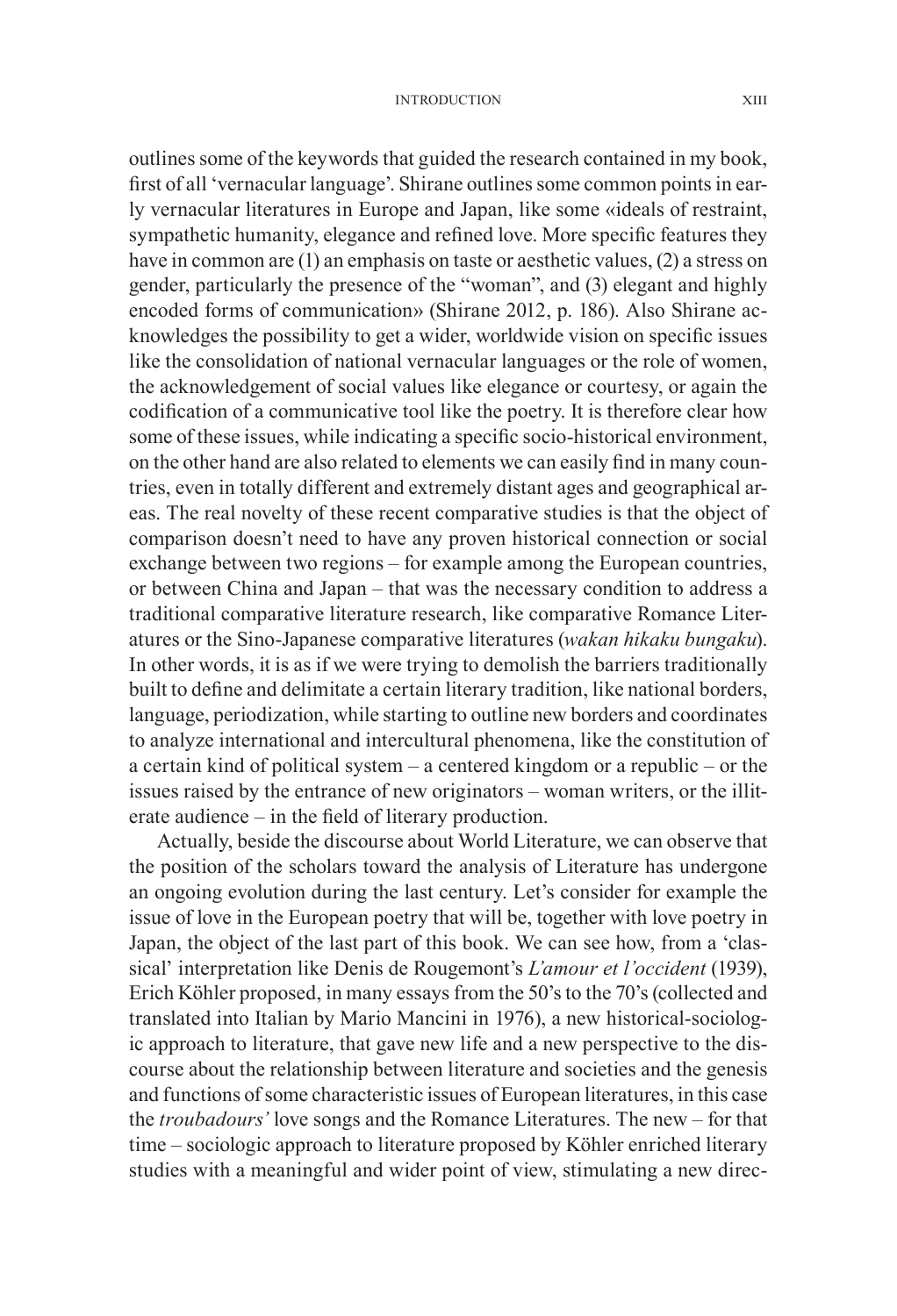tion for Humanities studies.

Pierre Bourdieu in the 90's, starting from a sociologic point of view, gave another important jolt to the traditional conception of literary work and literary production, with an absolute denial of concepts like 'masterpiece' or 'literary genius'. Bourdieu considers every work of art as a product made under certain social conditions, called *habitus*. It is the *habitus* that deeply affect both the possibility that a certain work will be accepted and eventually acknowledged as a 'classic', and the capacity for the author to gain prestige and a social capital through his work. Somehow for Bourdieu, the production of a literary work could seem subordinated to the canonization of that work: «the production of the (critical, historical, etc.) discourse on the work of art is one of the conditions of the production of the work» (Bourdieu 1994, p. 35). Bourdieu's studies had widely influenced the field of Humanities in the last 20 years, giving the basis for a sociocentric approach that constituted a valid alternative to the older structuralist approach. Even so, some scholars started to point out the weak points of the sociocentric theories inspired by Bourdieu's studies that can be summarized in Rein Raud's statement: «there is, however, one basic weakness in the sociocentric theory, and that is its negligence of literary quality. […] It is still difficult to accept that the quality of the literary texts or works of art, for which there is admittedly no absolute standard, plays little or no part in the elevation of the texts to their assigned status» (Raud 2003, p. 92), or by Haruo Shirane: «it would be foolish to imply that texts are empty boxes ready to be filled by their next owners» (Shirane 2003, p. 22). In this book I will not directly deal with Bourdieu's theories or with literary theories in general, but, agreeing with Raud and Shirane's positions, I will try do give some examples that could help explain the issues left unsolved by the sociocentric theory. In other words, taking advantage of the sociocentric approach while at the same time recognizing the importance of a textual analysis of the internal qualities of a literary work. From my point of view, the seek for a new, more comprehensive literary theory is strictly connected to the definition of a new concept of World Literature, as this new approach aims to manage the object 'literature' in every country and in every historical period. That's why a distinction between 'central' and 'peripheral' cultures or literary traditions loses its raison d'être: on the contrary, the study of some of these so-called 'peripheral' cultures could become a valuable object to verify the real universality of the literary theories. It was probably from these premises that Raud, trying to combine «a sociocentric approach to the literary practice with one concerned with the internal textual mechanisms» suggested that «the context of classical Japanese poetry, especially in the Heian period (794-1185), is particularly suitable for this, because the social mechanisms are perhaps more visibly at work in the poetic process than elsewhere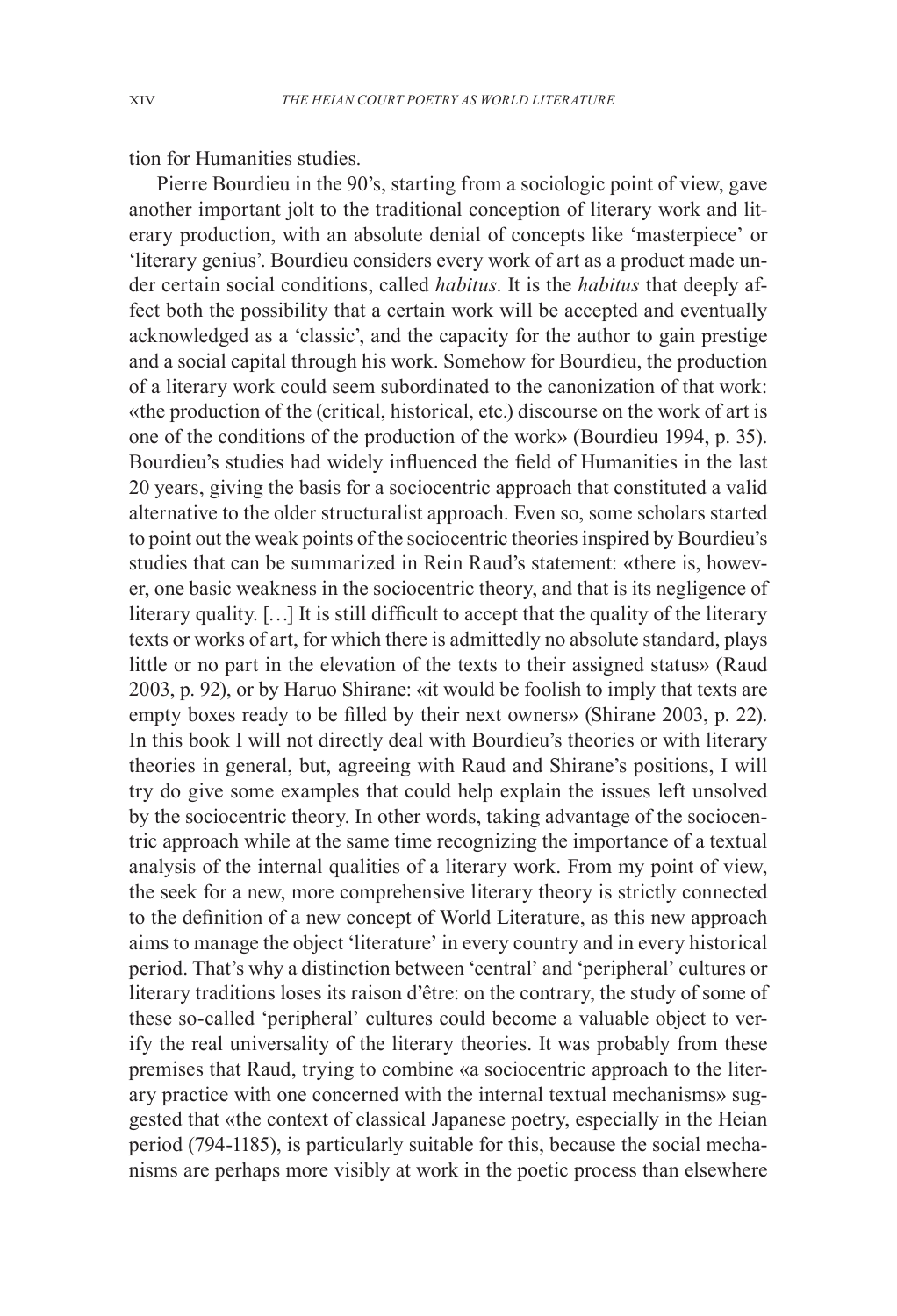in world literature» (Raud 2003, p. 93).

Raud's suggestion helps me to introduce the main subject of this book: an analysis of Japanese poetry of the Heian period  $(8<sup>th</sup>-12<sup>th</sup>$  centuries), carried out in comparison with the early Italian poetry of the  $13<sup>th</sup>$  century. First of all, comparing various aspects of the same problem in different environments is one of the most basic strategies to conduct an analysis, not only on a scientific basis, but also in a more abstract, logical or philosophical way. It is therefore obvious that, since the most ancient times, the contact between two extremely different cultural macro-regions like Europe and eastern Asia stimulated first of all a search for differences and similitudes, not only from the Eurocentric point of view. Even if the debate about the definition of a World Literature has been mainly conducted by the American academies (Denecke 2012, pp. 174-7), we can find also among the Japanese scholars the interest for a wider and more global point of view toward literature in general, and also toward Japanese literature. An example could be the extra-curricular course titled 'Multi-disciplinary exchange seminar – Contemporary world literature (多 分野交流演習 今日の世界文学 *Tabun'ya kōryū enshū – Kon'nichi no sekai bungaku*) held from 2003 to 2006 at the Graduate School of Humanities and Sociology of the University of Tokyo (the lectures have been partially collected in a small volume *Moji no toshi* – *Sekai no bungaku*, Tokyo University Press, 2007). Even if this effort can't be compared to the works in English I cited before, it collects some interesting essays that try to get past the traditional concept of comparative literatures – as the direct historical connection between two or more literary works – that is still the majority among Japanese academies. An example could be Fujiwara Katsumi's lecture comparing a masterpiece of Japanese classical literature, the *Genji monogatari* (early 11th century), with the 17th century French novel *La Princesse de Clèves* (Fujiwara 2007), two literary works that, of course, didn't directly influence each other. In a different publication, Fujiwara made another attempt at contextualizing the Japanese court poetry of the 9-10<sup>th</sup> century into a worldwide point of view, referring to European scholars and authors, from T. E. Hulme to T. S. Eliot, from Judith Gautier to Rainer Maria Rilke, discussing theoretical definition like 'modernism' from a wider and somehow de-contextualized point of view (Fujiwara 2004). Of course, Fujiwara is not the first to perform this kind of attempt in Japan. In the early 60's Ochi Yasuo, inspired by Rougemont's *L'Amour et l'Occident*, pointed out a similitude between the Japanese love poems of the 10<sup>th</sup> century and love songs of the European *troubadours*' of the 11-12<sup>th</sup> century (Ochi 1963). The problem of 'love' is of course a macro-theme findable in almost every literature, but in the case of Japan it needs to be re-examined in an even wider and more elastic perspective. Yanabu Akira's study underlined how, while the modern ideal of love in Europe had been set by the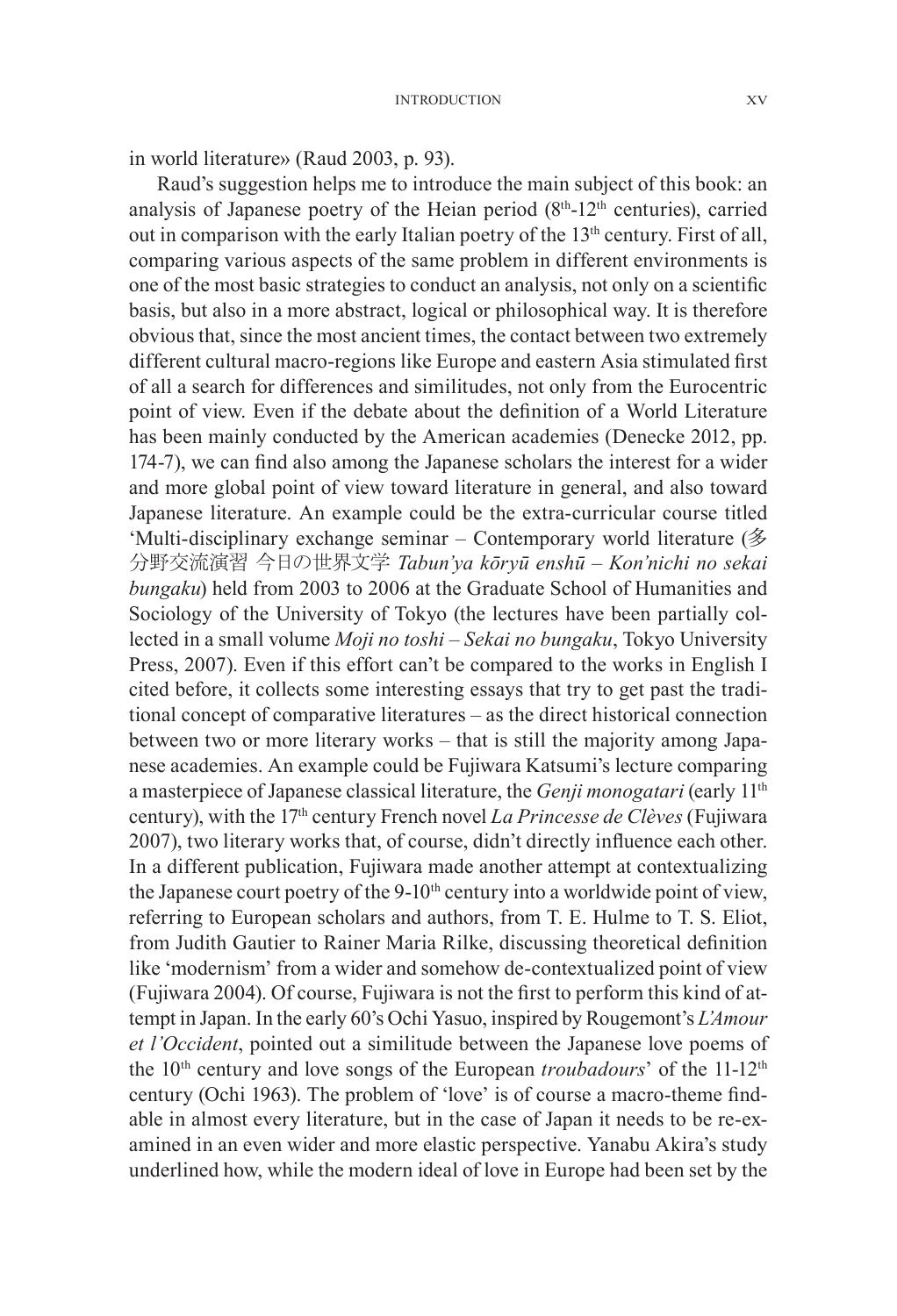*troubadours*' tradition, the concept of 'love' in Japan had a such different evolution, so that he even went so far as to state that before Meiji's period (1868- 1912), «*love* didn't exist in Japan» (Yanabu 1982, p. 89-91). Yanabu's point is that the meaning of the word *ren'ai*, that used to translate the Western words 'love' or 'amour' from the Meiji period onward, was clearly different in use from words like *koi*, *ai*, *jō*, *iro*, used before in Japan to describe a love relationship. The most interesting point in Yanabu's study is that it reminds us the deep difference and the original 'fact of belonging to a geographic area' of the Euro-centric modern concept of love, and how this concept has been forcedly received and accepted by 'peripheral' cultures.

As clearly expressed by Tomi Suzuki, the occidental ideology of love has been quickly absorbed – not without contradictions – by the Japanese writers of the so-called I-novel (*watakushi-shōsetsu*) genre (Suzuki T. 1996, pp. 74- 76). The concept of love passes inevitably through literature, with a particular attention for a new kind of reader: the young women of the eras of Meiji and Taishō (1912-1916). In these terms we can find analogies in the point of view expressed by Yanabu about the import of 'love' in Japan, with that of Denecke about the concept of Literature/*bungaku*; therefore finding a common field to conduct a coherent and articulated discourse about Literature shared by the scholars of different cultural areas and academic traditions it seems possible to. Discussing each other's positions is indeed the great task scholars and researchers are called to in the years to come. As clearly declared by Denecke during an interview, «only in this way can we overcome the engrained habit of imposing Western literary categories onto the rest of the world and develop a true understanding and respect for other cultures» (Schwab 2013).

The volume *Crossing the Bridge: Comparative Essays on Medieval European and Heian Japanese Women Writers* (2001) is a good example of the attempt the various scholars made to mix and exchange their knowledge on some issues we can find in many – and directly unconnected – cultures, in this case, the figure of women writer. Another important and recent contribute is Wiebke Denecke's *Classical World Literatures: Sino-Japanese and Greco-Roman Comparisons* (2014), where the author compares the development of new literary traditions and their relationship with the older ones, taking as example the four countries/traditions of China-Japan, and Greece-Rome.

With this book, I want to give my modest contribution to this new field of studies about World Literature, and in the more specific field of «classical world comparative literatures (世界古典比較文学)» defined by Denecke (2012, p. 196), comparing and analyzing the two cultural areas whom, for different reasons, I belong to: Japan, since my original research field is Japanese Literature, and Italy, as an Italian native speaker. In particular, this book analyzes the poetry of the so-called Sicilian School at Frederick II of Hohenstaufen's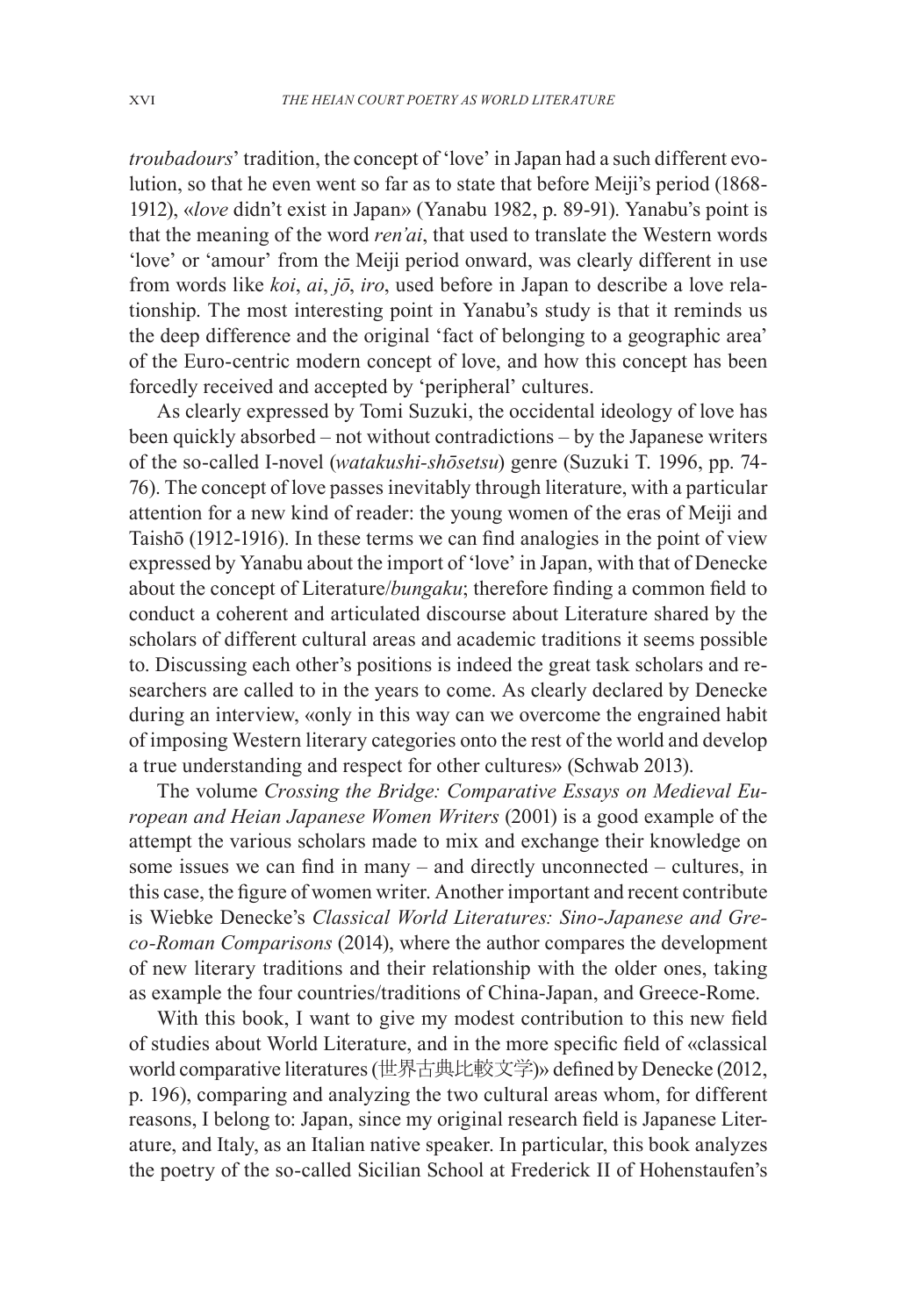#### Introduction XVII

court (13<sup>th</sup> century), and the poetry of the Heian court in the 9<sup>th</sup> and 10<sup>th</sup> century. The main concern about this choice was the risk implied in leaving my usual field of study (Japanese literature), and 'invading' a different and relatively unknown one (the Italian medieval literature), almost without any specific knowledge, having as unique advantage – compared to non-Italian speakers – of a direct access to the most recent and updated studies on that subject, thanks to my knowledge of the language. Indeed, an important part of the academic resources about the specific field I chose – the Italian court poetry of 13th century – is still only available in Italian. I am thinking in particular of two recent publications: the *Enciclopedia Federiciana* (2005), a huge and detailed encyclopedic work about Frederick II's court and culture, and the three volumes of *I Poeti della Scuola Siciliana* (2008), that for the first time offered an exhaustive edited version of all of compositions of the Sicilian School poets. Fortunately, during my studies, I found an unexpected encouragement from the words of one of the greatest scholars of Provencal literature, the above quoted Erich Köhler. When Köhler tried a comparison between his field of study (Occitan literature) and a different one (German literature), he too was aware of the danger of entering an unknown field of studies – even if still within the European literatures – that's why he decided to use «as a starting point the statements of trusted scholars of German literature» (Köhler 1976, p. 275), to give his comparative discourse reliable bases. That is exactly the methodology I chose for my research: quoting the results of the most acknowledged researchers and specialists of medieval Italian and European Literature – Roberto Antonelli, Costanzo Di Girolamo, Alberto Vàrvaro, Mario Mancini, etc. – trying to compare them with the researches and results of my field of studies, the Japanese Classical Literature. Actually, Köhler gave me a further and even more important encouragement, when he suggested that, exactly because of his 'external' and 'not specialized point of view (on German literature), he could on the contrary be blessed by a «long eyed perspective allowing him to catch some aspects with even more lucidity» (Köhler 1976, p. 296), that is almost the same concept of the «distant reading» theorized by Franco Moretti about World Literature (Moretti 2000). Moretti states also that «World literature is not an object, it's a *problem*, and a problem that asks for a new critical method; and no-one has ever found a method by just reading more texts. That's not how theories come into being: they need a leap, a wager – a hypothesis – to get started» (Moretti 2004).

The reader will be free to judge whether in this book I accomplished the aim of catching some aspects with even more lucidity, but even in the event the results fail to meet the expectations, at least I hope I have suggested a new way of looking at two quite specific literary contexts  $-9<sup>th</sup>$  century Japan and  $13<sup>th</sup>$  century Italy – and have presented some of the most interesting results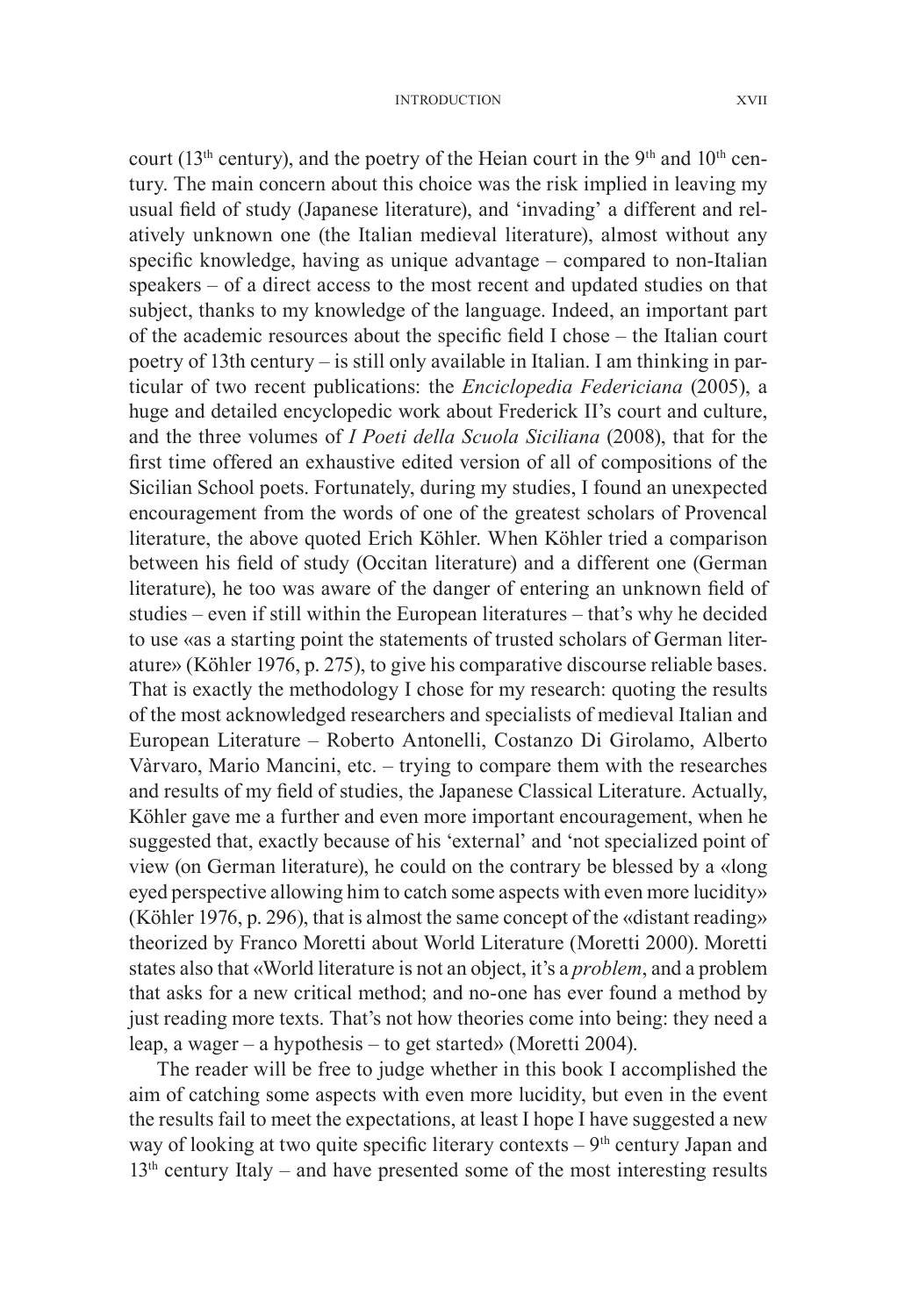of literary studies published only in Japanese and Italian language and made them available to a wider public.

Both in Japan and in Italy there is indeed a strong presence of 'traditional' comparativism, «interested in the sources and in the lending of themes and genres or styles from one country to another» (Ceserani 1999, p. 314) – namely the Romance literature comparativism in Italy and the Sino-Japanese comparativism in Japan – but we still lack a solid tradition of the 'new' comparativism «that studies analogies and contrasts, linguistic structures and cultural objects, as well as the historical background, on a world scale» (ibid.). This research is a contribution to the second kind of comparativism between the two specific 'minor' cultures of Japan and Italy, following the example of what is usually called World Literature. This is probably the first attempt to compare Japanese Heian poetry directly with Italian poetry of the Sicilian School in such an extended way.

In other words, this book is my answer to the double challenge proposed by Wiebke Denecke: «you're kind of poking both the Eurocentrists and the too culture-specific philologists out of their holes and saying, 'Let's look at all these traditions together, in mutual illumination'» (Schwab 2013).

### *Contents of the book*

This book is divided in five parts. In Part I I will try to outline some similitudes and differences between the historical background behind the literary works produced in the Sicilian (Italian) court of Emperor Frederick II of Hohenstaufen (1194-1250), the so called *Magna Curia* (Great Court), and the early Heian court of  $9<sup>th</sup>$  century Japan, in particular during the lifetime of Emperor Saga (786-842) and Emperor Uda (867-931).

Starting from the direct comparison between these rulers and their political strategies, in Part II I will focus on the relationship between power and literature, and court culture in more general terms, but still under a comparative point of view.

In Part III I will introduce the problem about the origin and consolidation of vernacular language as a literary canon, focusing on two specific poetical collections, the *Kokinwakashū* 古今和歌集 (or simply the *Kokinshū*, Collection of Japanese poems ancient and modern) in Japan, and the poems of the Sicilian School in Italy. I will attempt some answers to the reasons behind the consolidation of these two collections as literary canons, through a textual analysis of prose works such as Ki no Tsurayuki's *Kanajo* and Dante Alighieri's *De vulgari eloquentia*.

In Part IV I will discuss the problem of formalization of poetic language, underling the similitudes between the rhetorical devices of the *Kokinshū* and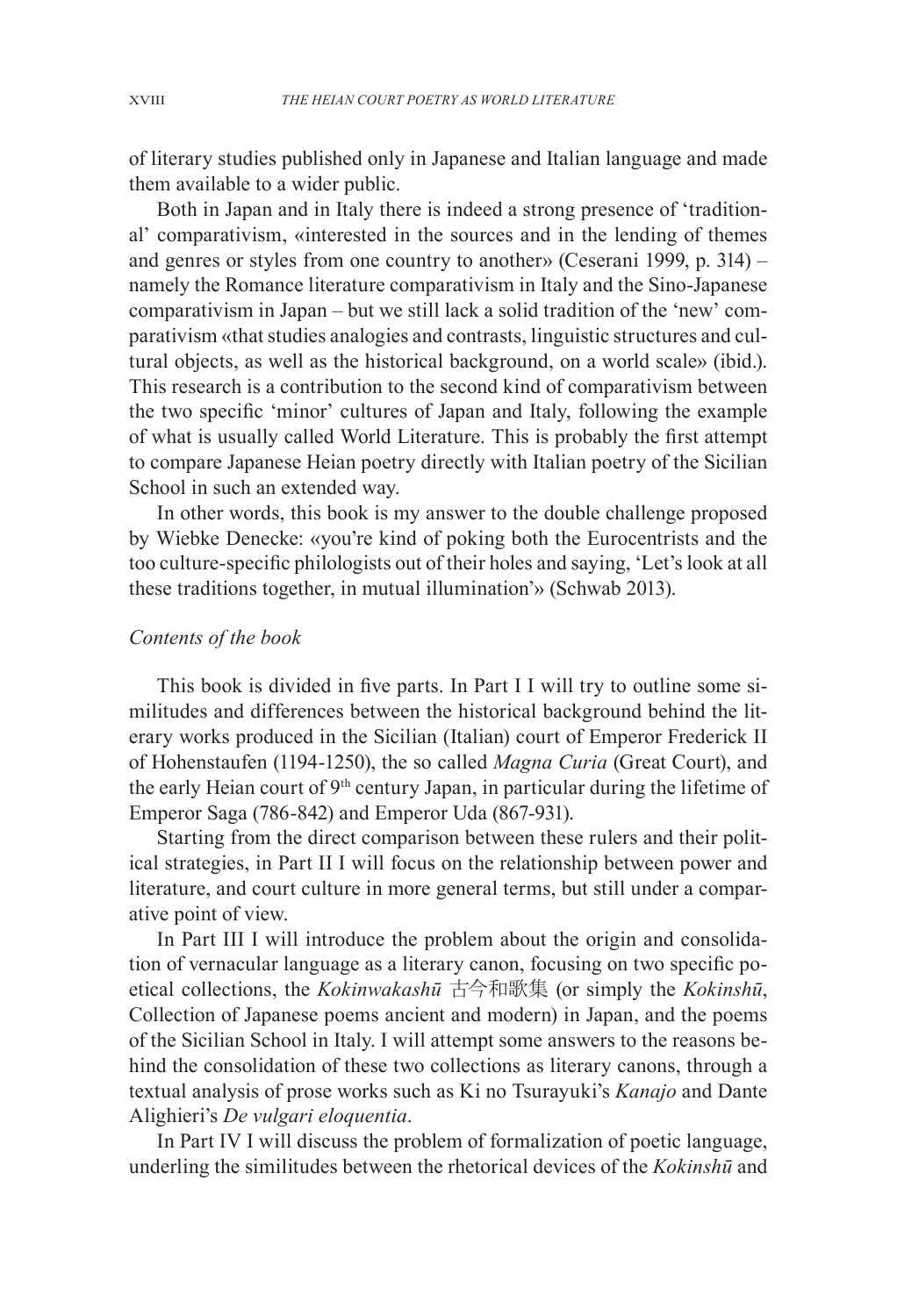the Sicilian School, with particular attention to the translation process from other languages and to poetic traditions.

Part V is dedicated to love poetry, a leitmotif both in the *Kokinshū* and in the Sicilian poems. I will show how the new notion of love appears the same under many points of view, particularly the idealization of love, in the elaboration of the Japanese and Italian poets of the reference period, and influenced by some changes in the social background; but at the same time how it differs in some substantial aspects, such as in the 'ennobling force of love'.

As I will demonstrate in this book, the choice of these two particular contexts – the Sicilian court of the  $13<sup>th</sup>$  century, and the early Heian courts – is motivated first of all by some strong similitudes in the History of Literature. 13<sup>th</sup> century Italy and 9<sup>th</sup> century Japan, more precisely under Frederick II, Saga and Uda's courts, are usually considered important turning – or, with a different nuance, starting – points for both countries' literatures, especially as regards the 'literary canon'. Therefore, the keywords that will orient this research are 'court literature' and 'vernacular language', two central elements not only for these two periods, but also for the entire history of world literature, as the relationship between court culture and vernacular culture has been underlined by many by previous studies.

## *Court and vernacular in Japan*

As stated by Li Yuling, the main characteristic of the Heian literature, compared to previous and later periods, is that the greatest part of its literary works can be properly considered 'court literature' (*kyūtei bungaku* 宮廷文学), namely «literary works created on the stage of the court» and «literary works that were enjoyed at court» (Li 2011, p. 2). In other words, the core of the Heian literature was composed by and for the nearly exclusive use of court members.

It is not an exaggeration to say that during the three centuries of the Heian period, the main part of the cultural production, especially literature, was strictly tied to and rooted in the center of the capital city Heiankyō (modern Kyoto) at the court of emperors and regents. That is why the Heian literature as a whole is often defined as court literature: its role, function and its very existence cannot be properly explained outside the social-historical frame of the court.

Of course, the Heian court was not the earliest in Japan, and neither the first whose members produced a particular kind of literature. It is common knowledge that Japanese Literature is usually supposed to have started with Nara's period (710-794) when the earliest literary works we know today had been written. Nara's politics was based on a jurisdiction known as *ritsuryō system*  律令体制 (translated sometimes as «statutory system», cfr. McCullough 1999),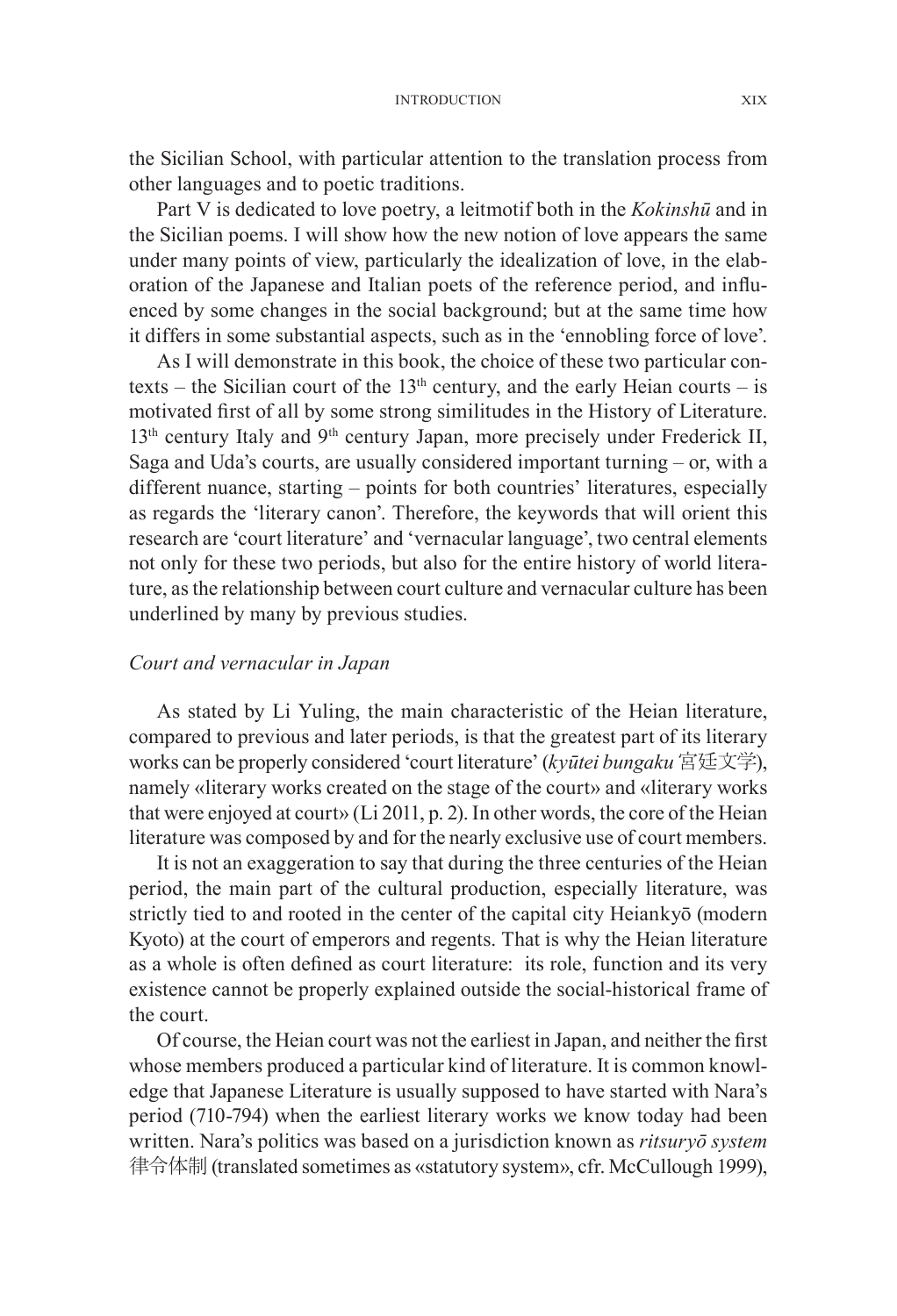an imitation of a Chinese law code carrying the same name. The *ritsuryō* government featured the foundation of a centralized bureaucracy composed by the ruler and his officials, gathered in a kind of court usually indicated with the Japanese term *chōtei* 朝廷 (Imperial Court). But it is only at the beginning of the Heian period that this concept of 'court' evolved to a more centralized and localized society composed by the sovereign, his family and the courtiers living in close contact with and in a relationship of direct dependence on the ruler. This new court that appeared in the early Heian period, characterized by the centralization of power around the emperor's physical persona and his residence, is usually indicated with the term *kyūtei* 宮廷 (literally: Court of Palace), to underline the centrality of the imperial palace (宮*kyū* or  $miya$ ) in this new society.

In fact, it is first of all with the foundation of the new capital Heiankyō that according to Masuda Shigeo, the upper classes and court members that lived in the capital became aware of the difference between the people living in other regions of the country, at the time called the 'country of men' (*hito no kuni*) and those living in the capital (*miyako*) where the *tennō* (emperor), who was believed to have divine origins, lived (Masuda 2004, p. 3). This new social assessment that consolidated in the first decades of the 9<sup>th</sup> century lead to the birth of a new and 'real' aristocratic class, different from the former aristocracy of Nara period, still tied to local traditions and territorial power. For the first time in the history of Japan we witness the birth of a «purely consumer class» (Ibid.), whose economical and political power didn't come from the direct possession of lands, but instead from the duties they fulfilled in court bureaucracy.

This social change will be the basis for a big cultural change during the Heian period, because this new social class will be the main actor in later cultural developments: «The aristocrats start to establish new life-styles, and start to foster a new sensibility about life» (Ibid.). As summarized by Morota Tatsumi, the birth of the aristocracy in the early Heian led to an «aristocratization of culture» (Morota 2007, p. 96).

One of the earliest examples of this new court society's cultural activity is the compilation of three anthologies of poems in Chinese language known as the *Chokusen sanshū* (勅撰三集, Three collection by imperial orders): the *Ryōunshū* (凌雲集, Cloud-borne collection, 814) and the *Bunkashūreishū* (文 華秀麗集, Collection of literary masterpieces, 818) ordered by emperor Saga, and the *Keikokushū* (経国集, Collection for administrating the State, 827) ordered by his brother Junna (786-840). At the peak of the import of Chinese culture in Japan, Saga's Kōnin era (810-824) and Junna's Tenchō era (824- 834) represent the first stage of Heian court literature, also from a chronological point of view. As stated by Wiebke Denecke, during Saga's lifespan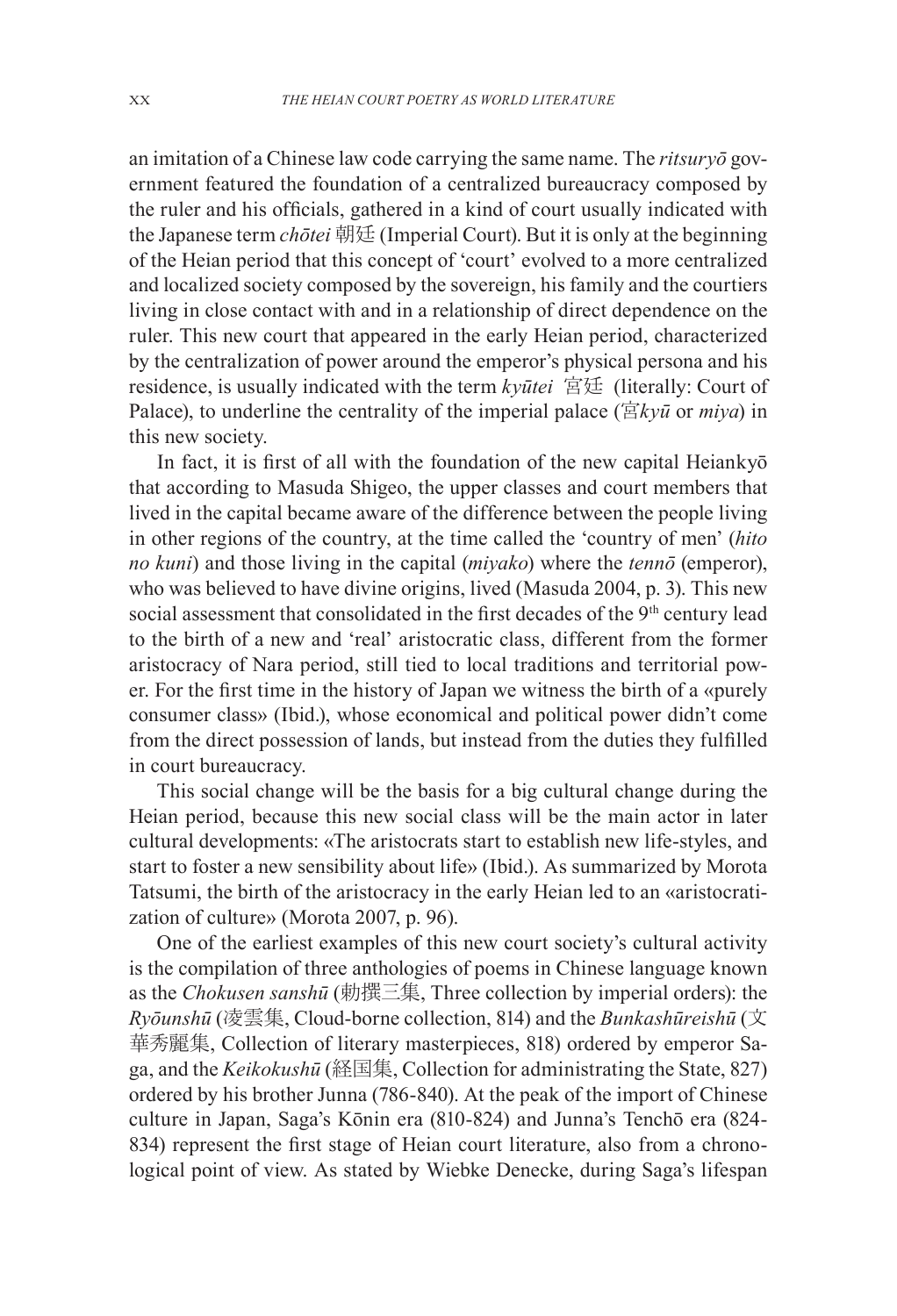#### Introduction XXI

we witness one of «the most '*literary*' period in the history of Japan » (Denecke 2013b, p. 93). According to Denecke, it is during Saga's period that for the first time Japanese literati tried to define a personal historical identity, as representatives of a 'modern age' (近代 *kindai*) compared to the former one of the previous Asuka and Nara period. At the same time the Japanese poets acquired a new consciousness of the shared features of Japanese and Chinese literature; Saga's period poems are much more refined than those of *Kaifūsō*  and of the previous periods, and the literary scene is enriched with new genres. We observe a general process of *literarization* (文学化 *bungakuka*) of culture (Denecke 2013b, p. 99).

For all these changes, first of all the birth of a real aristocratic court culture, and the consequent production of a 'court literature', we can consider Saga's reign the perfect starting point for our study on court poetry.

If Saga's reign can be considered as a valid starting point for the study of court literature in ancient Japan, the same can't be said about the other keyword of this research: vernacular language. Although we can correctly indicate Saga as the promoter of a new cultural tradition, the literary works in his court were mainly, if not exclusively, written in Chinese.

In the early Heian court, Chinese –like Latin in Europe – was the language of law, bureaucracy, Buddhism and culture in general. Moreover, because at that time Japan hadn't developed a native writing system yet, Chinese was the only system available. However, even if largely used for writing and official duties, Chinese never totally replaced the native language of Japan, Japanese, also called *Yamato kotoba* (language of Yamato, the ancient name for Japan). In other words, Chinese was, and continued to be, a foreign language radically different from the spoken Japanese of the time – the vernacular Japanese – despite the enormous influence it had on Japanese, especially from a lexical point of view.

The introduction of Chinese in Japan first of all met the need to write and keep records. The earliest surviving literary work written in what we can call Japanese – albeit transcribed with Chinese characters here and there with phonetic or semantic meaning – is the *Man'yōshū* 万葉集 (*Collection of a myriad of leaves*, second half of 8th century), a huge anthology of *waka* 和歌 (Japanese poems) compiled during Nara's period. Even if some of the poems included in this collection – such as the poems by Kakinomoto no Hitomaro and Ōtomo no Yakamochi – can be considered court poetry, having being composed in public occasions such as banquets or court ceremonies, the *Man'yōshū* itself is usually considered a private collection, and its heterogeneous structure and complex compilation process makes it hard to consider it as a representative example of court literature of a specific court.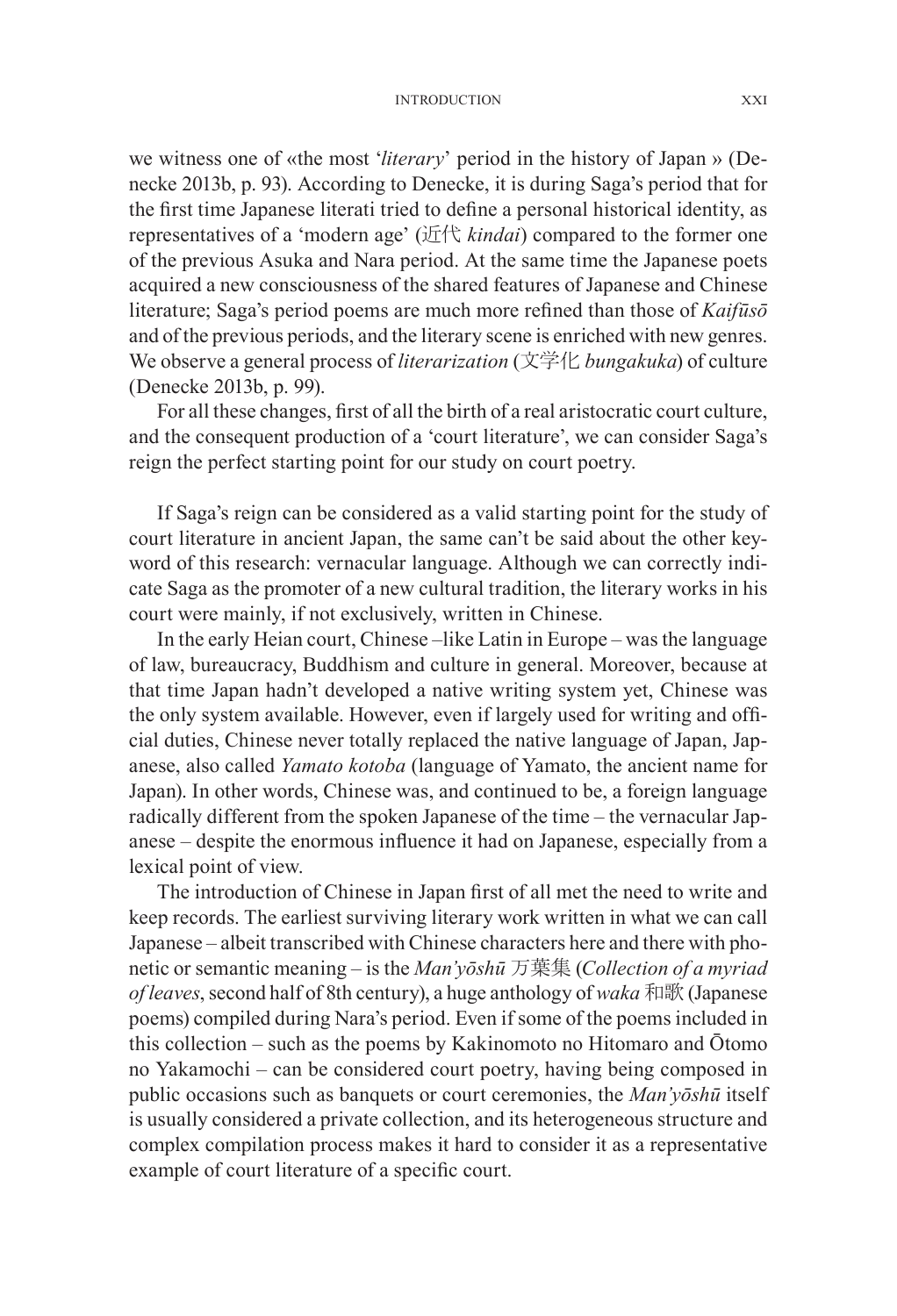To have a Japanese literary work that matches both the key words 'court literature' – also in the sense of 'official literature of the court', such as the *Chokusen sanshū* – and 'vernacular literature', such as the *Man'yōshū*, we have to wait until the beginning of the  $10<sup>th</sup>$  century, with the compilation of the first imperial ordered collection of Japanese poems, the *Kokinwakashū*  in 905. The *Kokinshū* inherited from *Chokusen sanshū* the tradition – and status – of imperial collection, as well as its basic structure – the division in sections and themes, the presence of prefaces – and symbolizes the passage of the baton from *kanshi* (poetry in Chinese) to *waka* (poetry in Japanese) as the court's official poetic language. Moreover, it is in the *Kokinshū* two prefaces, one in Japanese, the *Kanajo* (仮名序) and one in Chinese, the *Manajo* (真名), that the political vision of poetry, as symbol and direct effect of emperor's virtue, makes the *Kokinshū* appear closer to *Chokusen sanshū* than to *Man'yōshū* (cfr. Masuda 1976, p. 32).

The historical boundaries of vernacular language in Japan are anything but clear, therefore it will require a careful analysis of the development of vernacular literature in Japan from the *Man'yōshū* to the *Kokinshū*, on the background of the whole Heian period. Although the compilation order of the *Kokinshū*  came from emperor Daigo (885-930), many documents testify the importance of his father, emperor Uda, in the process of rehabilitation of the *waka* and Japanese vernacular culture which the *Kokinshū* represents. For these reasons, in the study of court literature and vernacular literature in Japan, both Saga's and Uda's courts seem to be the most appropriate candidates for a comparison with the European court and vernacular literature.

# *Court and vernacular in Italy*

Since Dante's time, the Sicilian court under emperor Frederick II has been unanimously considered the cradle of Italian literature. Aside from a few exceptions such as Saint Francis of Assisi's *Cantico delle Creature*, and five fragmented lyrical texts in various Italian dialects (Di Girolamo 2008, pp. XX-XXXVI), for the first time an Italian dialect, the Sicilian vernacular, had been adopted as literary language to express the most highly regarded genre of literature: poetry. This so called Sicilian School of poetry became a model for almost every Italian poet or author that from then on decided to write in vernacular instead of Latin, until then the classical language of culture and writing. The relationship between the European medieval courts and vernacular romance languages is very interesting, and the origin of the Italian *vernacular* literature is a perfect example of this process. Therefore, the poetry of the Sicilian School at Frederic II's court perfectly matches the two keywords of 'vernacular language' and 'court literature' marking this study.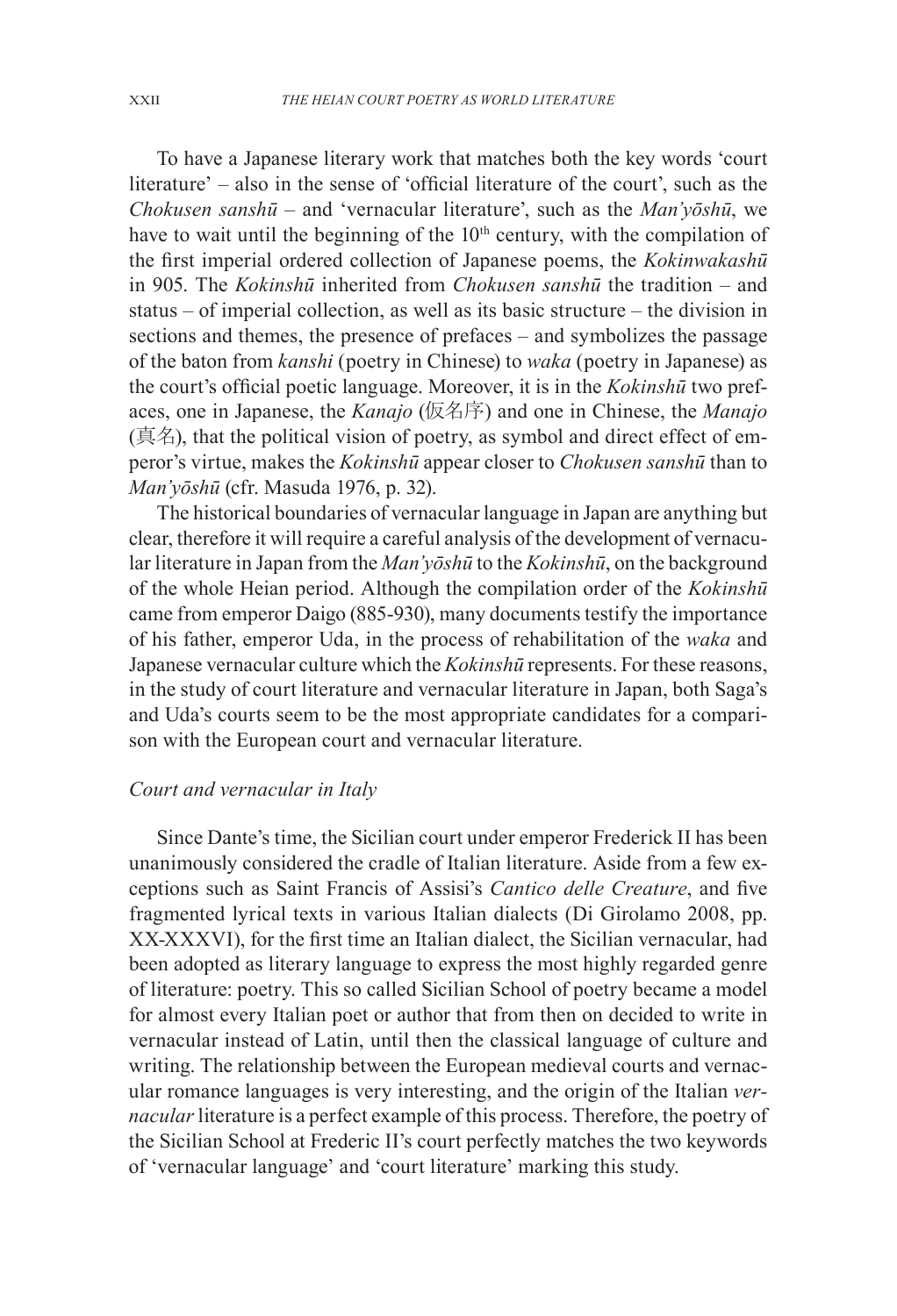Introduction XXIII

Of course, the Sicilian School is not the earliest vernacular court literature in Europe, as the Sicilians themselves imitated their elder cousins, the troubadours of southern France. Actually, a comparison between the troubadour and Heian vernacular literatures seems anything but inappropriate, because the discourse about vernacular culture and court environments, or vernacular poetry as the starting point of a new tradition, affected – and undeniably started in – French and Occitan courts as well.

But in the general process of the centralization of power – that in the following centuries in Europe led to the birth of the modern nation states – and in its relationship with cultural politics, we can see in Frederick II's court an even more appropriate term of comparison with Heian Japan. Not only many of Frederick's government features resemble Saga's, but also in a wider view, the shift from *chōtei* to *kyūtei* described before seems to be somehow comparable to the shift from the feudal system, typical of southern France, to Frederick II's centralized *state* and *regal* court – the Magna Curia. The point is that unlike the fragmented troubadours' courts, «the state in which the Sicilian poets lived is a courtly one, and no longer feudal » (Luperini, Cataldi 1999, p. 124). This also means that between the troubadours and the Sicilian poets there was first of all a *social* change that determined a different approach to literature and a different type of poet. Now, although a parallel between Japan and Italy in these terms can be made, I think we need to be extremely careful in jumping to conclusions. It would be in fact totally wrong to define the court of Nara period or the *ritsuryō* state system, a 'feudal system' like we use to do in the European medieval courts. The *ritsuryō* was indeed based on a firmly centralized state structure, so the difference with feudalism, where the king, the emperor or the pope legitimated various landlords to possess, govern and exploit land under highly autonomous conditions, is by contrast quite remarkable.

So, the parallel between the Heian court with Frederick II's court I am addressing in the first part of this book will focus on the process of the personalization of court politics pursued by the ruler, that through a precise plan of law and administrative reforms, progressively led to a shift of powers from the upper aristocratic clans – like feudal barons and vassals – to bureaucrats and men under the direct control of the ruler.

Undeniably, similarly to what happened in the early Heian period, as a consequence of the political changes sought by Frederick, a new social class was born in Sicily: the notary class, a state bureaucracy that like the Heian aristocracy would characterize the tastes and features of this new literary tradition. Again, I am not equating the Heian aristocracy with the Sicilian notary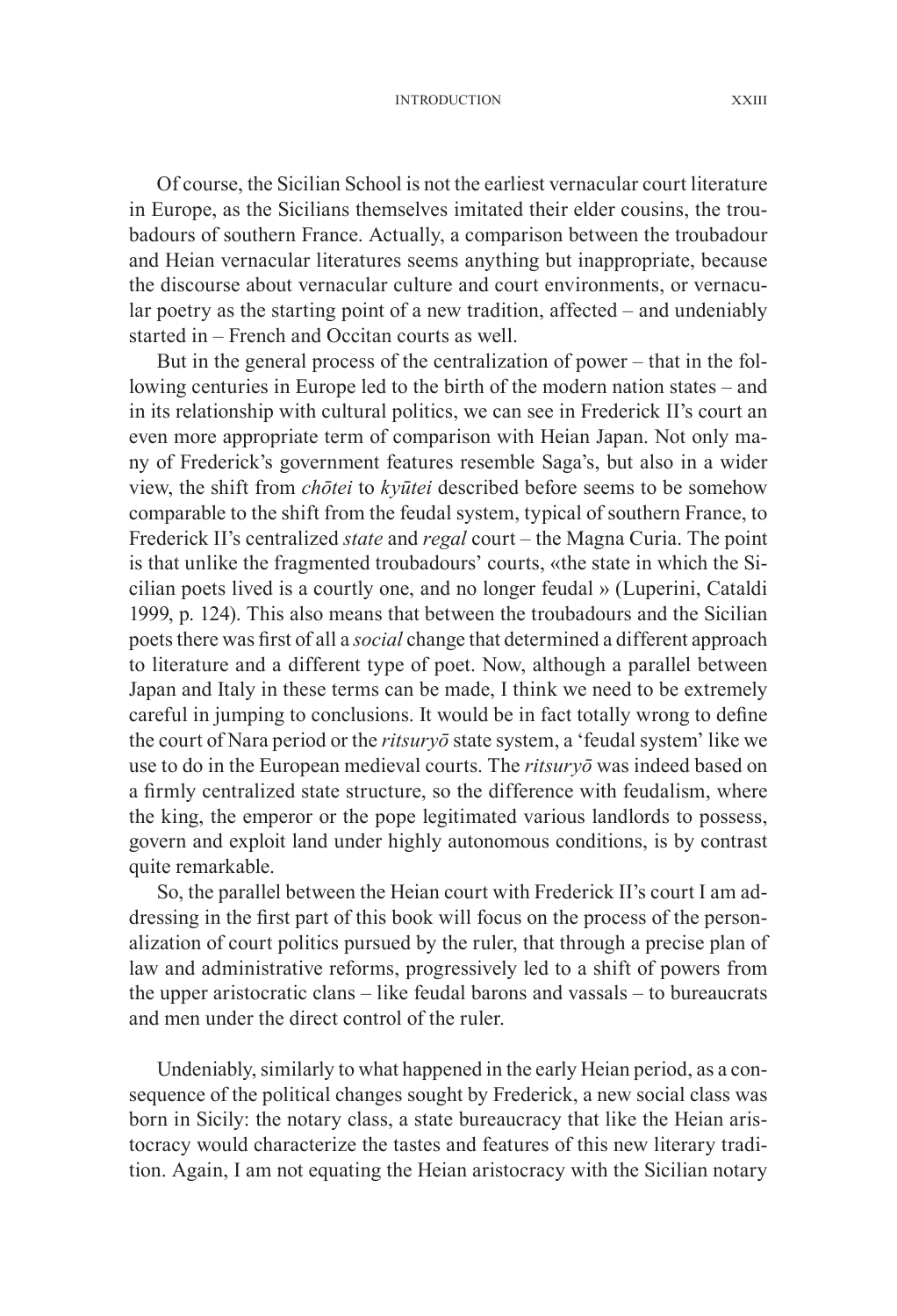class; instead I would like to outline the typical features of each environment and verify whether, over a long period of time, a similar evolution and process related to literature may be identified in both contexts.

In the first place, even if we cannot talk about an aristocratization of courtiers like it happened in Heian-kyō, it is common knowledge that the Sicilian Poetry is anything but a sort of popular poetry. The language used in the Sicilian poetry, usually called 'illustrious Sicilian', was not the dialect spoken by the commoners. Let's not forget that Sicily also featured solid multi-linguism with complex historical roots. Instead, this was a highly elaborated and conventional language, enriched with numerous loanwords from Latin and Occitan. The distinction between *noble* and *humble* language was one of the main issues raised also by Dante Alighieri in his *De Vulgari eloquentia*, that awards the highest rank to Sicilian, criticizing other Italian vernaculars, as in the following example:

One of them is so womanish, because of the softness of its vocabulary and pronunciation, that a man who speaks it, even if in a suitably virile manner, still ends up being mistaken for a woman.

(DVE I-xiv, 2)

There is also another vernacular, as I said, so hirsute and shaggy in its vocabulary and accent that, because of its brutal harshness, it not only destroys the femininity of any woman who speaks it, but, reader, would make you think her a man.

(DVE I-xiv, 4)

It is with Dante, and thanks to the work of the Tuscan copyists who at around the same time transcribed in Tuscan vernacular the poems of the Sicilian School, that this poetry was acknowledged as a canon, the first stage of Italian vernacular literature of art.

### *A direct comparison*

So, like the Heian literature of the  $9<sup>th</sup>$ -10<sup>th</sup> century, the Sicilian School became a canon of taste and style whose influence is evident in later Italian and European Literature. Moreover, as well as Li Yuling defined the Heian literature as a 'proper' court literature – unlike Nara and the post-Heian literatures – we can say that literature at Frederick II's court is – if not the most – the earliest suitable literature fitting this denomination in the history of Italian Literature. The status of 'court literature', with the same universalistic meaning, fails to appear in the later Italian literature, first of all among the Sicilians' closer prosecutors, the Tuscan poets. These poets, such as Guittone d'Arezzo or Dante Alighieri himself, lived in a very different socio-political environment,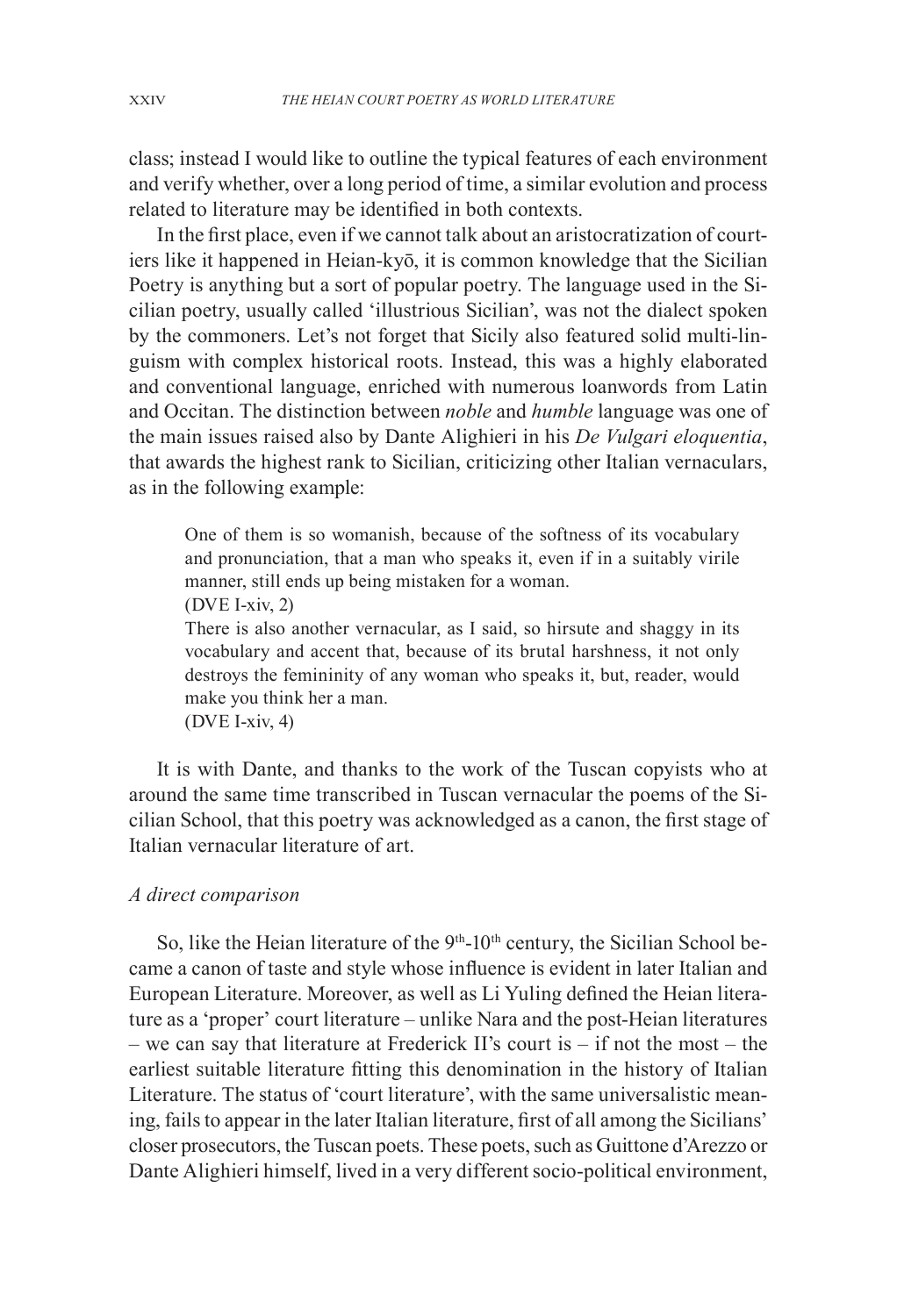#### Introduction XXV

that was not the court of a king or emperor, but a new dynamic and democratic space: the state-cities called *Comuni*. Half a century after Frederick II's death, it was Dante who denounced the lack of a central court environment in Italy when he theorized that the ideal 'Italian vernacular' was expected to be «illustrious, cardinal, aulic and curial» (DVE, I-xvi, 6), with 'curial' meaning 'courtly' in the sense of belonging to the court. Although some later courts, like the Este's court in Ferrara, gave birth to important pieces of literature – e.g. Boiardo's *Orlando innamorato* and Ariosto's *Orlando furioso* – they were not *national* courts, nor *royal* or *imperial* ones, as was instead Frederick II's and his son Manfred's Magna Curia.

Other characteristics like the role of the ruler as cultural promoter, the lack of a political theme and the centrality of love in vernacular poetry, give meaning to the comparison between the early Heian court and Frederick II's Magna Curia, and it will be this book's subject of analysis. In particular the discourse about love in poetry is not only a central macro-theme of the literary traditions of both Italy and Japan, but it is also another important issue showing the novelty of both the Sicilian School and the *Kokinshū* and their value as turning points in the evolution of world literature. Love becomes a poetic theme detached from real life experiences, an idealized love: in the *Kokinshū*, «love is taken as a simple subject, without dealing with concrete love experiences; it becomes abstract and idealized» (Masuda 1976, p. 42), also in the Sicilian School; it becomes a «literary myth, increasingly transcending the concrete reality of social relationship» (Roncaglia 1978, p. 382).

The research published in this book is not intended as a contribution to the field of comparative literature between the east and the west, but as an experimental study that, taking advantage of the previous results of different and until today unconnected fields of research – Italian medieval literature and Classical Japanese literature – and proposing new methods of analysis, aims at casting new light on some big issues of world literature, such as the consolidation of national vernacular languages, its relationship with power, or the centrality of the love theme. In the specific instance, this research is also an attempt to insert Japanese court literature into the wider frame of world literature according some generally accepted categorizations, such as 'court literature' or 'vernacular literature'. I will try to verify whether these categories, already outlined and analyzed by studies on European literature, are valid also for Japan, and if not, to understand why.

In this sense, I think the instance of the Sicilian School and the *Kokinshū* should deserve further attention. The comparison presented in this work should not to be read as a mere 'quest for similitudes', but rather as an attempt to open the debate on questions like 'what is court poetry in Europe and Japan' and the meaning of vernacular traditions through the analysis of a precise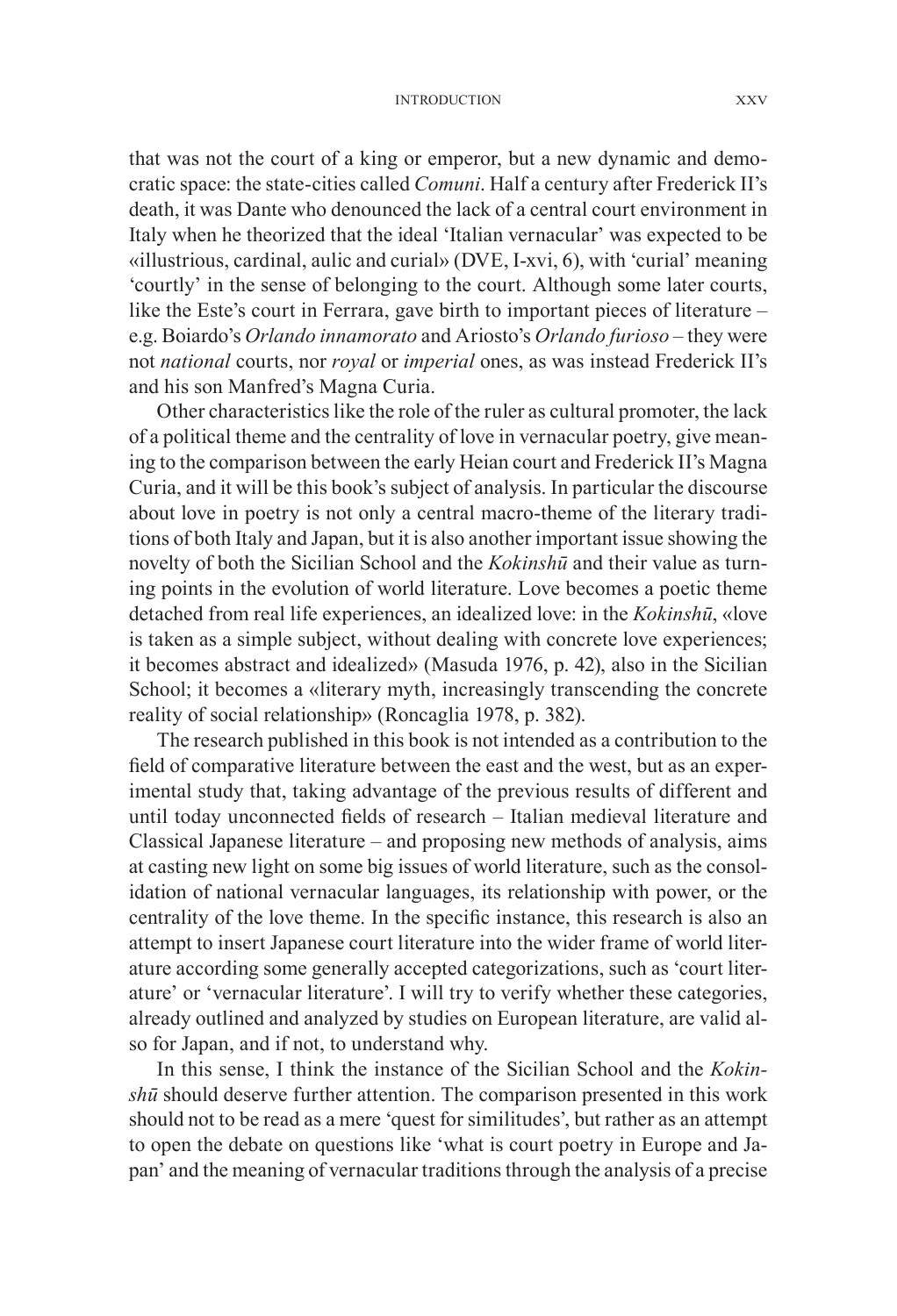social and historical area and of two highly representative texts – the Sicilian School poems and the *Kokinshū*.

So, the comparison between the cultural-politics of Frederick II and Saga or Uda is intended as a helpful introduction to the many similitudes in the historical, political and cultural background – and also as a starting point from which the early Italian literature and the Japanese classical literature may be compared like never before. One of the questions rised by the present research is if a very particular social environment – the court – and a similar cultural background can give birth to analogous literary aptitudes, for example the formalization of poetry, or a similar aesthetic taste.

The choice of these two particular periods is therefore motivated by some actual similarities both in the social and textual contexts. So, it is the sum of all these elements, in combination with a new and particular idea of literature as 'state activity' sustained by the rulers to legitimate and consolidate their power, and the centrality of the imperial court that makes this comparison meaningful. In other words this research starts from the observation of the history of the Italian and Japanese Literatures, and from the identification of three important turning points coincident to the reigns of three rulers in particular: the birth of Italian poetry with the Sicilian School at Frederick II's court, the birth of the imperial collections at Saga's court, and the return of the *waka* and the vernacular language during Uda's lifetime, culminated in the compilation of the *Kokinshū*.

Therefore, the first object of analysis and comparison will obviously be the personas of the rulers that were also pivotal centers of their own court's cultural activity. Saga may be compared to Frederick in the political reforms, their role as organizers of cultural activities with a political aim, and the stress on the ruler's centrality. Uda may be compared to Frederick because of their coinciding support to literature both in high language (Chinese/Latin) and in vernacular language (Japanese/Italian). In this first part I will also analyze the role of two poets/bureaucrats in particular, Sugawara no Michizane (845-903) and Peter de Vinea (it. Pier della Vigna, lat. Petrus de Vinea, 1190-1249). We can anticipate here how Michizane, who became the main tool of Uda's politics, had a role and a position quite similar to Peter's one at Frederick II's court. Both lacked strong political backgrounds, both were skilled in 'high' writing (Chinese/Latin) as well as in vernacular (Japanese/Italian), and thanks to the direct favor of the ruler both reached the highest position in court. The fact that both Michizane and Peter's lives will end tragically – the former dying in exile, the latter perhaps committing suicide in jail – may just be a coincidence; nevertheless, it is interesting to analyze these two poets as symbols of a particular environment linked to the literary production.

Finally, we must underline that the choice of focusing the textual compar-